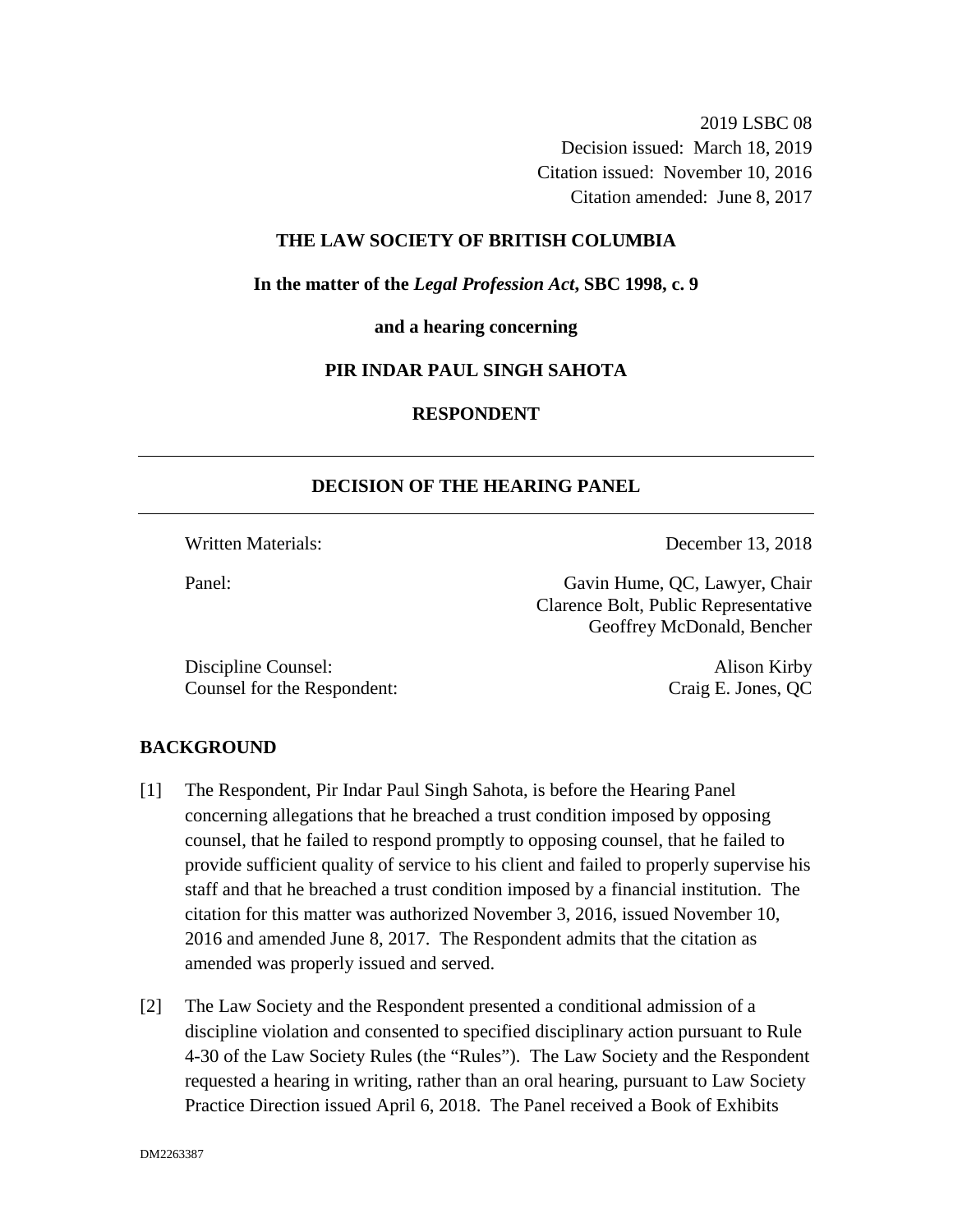including the amended citation, the Respondent's November 22, 2018 letter to the Chair of the Discipline Committee, a Notice to Admit dated July 21, 2017, with attachments, and the Respondent's professional conduct record.

## **PRELIMINARY MATTERS**

- [3] After considering the joint application for a hearing in writing rather than an oral hearing, the Panel agreed that this matter was appropriate for a written hearing.
- [4] The Respondent is deemed to have admitted the truth of the facts set out in the Notice to Admit when he failed to respond after being provided with a copy of it on July 24, 2017. Pursuant to Rule 5-6(6) of the Rules, the Panel accepted the Notice to Admit as an admission made or deemed to have been made under Rule 4-28.

# **CONDITIONAL ADMISSION OF A DISCIPLINE VIOLATION**

- [5] The Respondent has made a conditional admission of a discipline violation and consents to a proposed disciplinary action pursuant to Rule 4-30. On December 6, 2018, the Discipline Committee considered and approved the proposal. The Discipline Committee recommends that the Hearing Panel accept the proposal.
- [6] The Hearing Panel may only accept or reject the proposal. It cannot substitute a different determination or select a different disciplinary action. If the Hearing Panel does not accept the admission or the proposed disciplinary action, the matter would be returned to the Discipline Committee to set a hearing before a new panel. In considering whether to accept or reject the proposal, the Hearing Panel must be satisfied that: (1) the proposed admission on the matter is appropriate; and (2) when considering all of the circumstances, the proposed disciplinary action is in the range of a fair and reasonable disposition for the misconduct.
- [7] The proposed disciplinary action in this case is that the Respondent is to be:
	- (1) suspended for one month commencing on the first day of the month immediately following the issuance of the hearing panel's decision, or such other date as the hearing panel may direct or counsel may agree; and,
	- (2) prohibited from engaging in any capacity with files involving the purchase, sale or financing of real estate until relieved of this restriction on his practice by the Discipline Committee.

2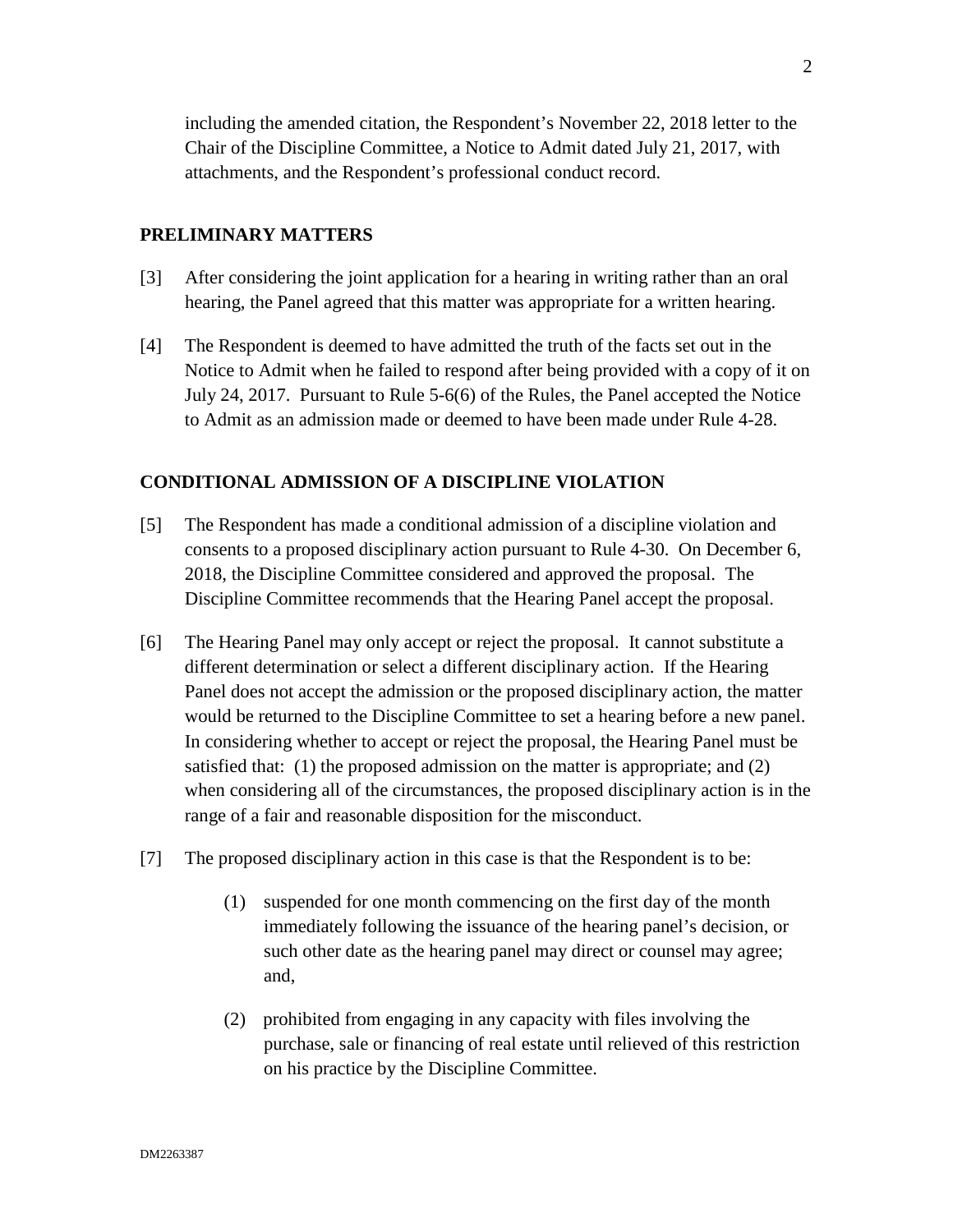- [8] The citation as amended alleges four separate discipline violations as follows:
	- 1. In the course of representing his client, MT, in connection with the transfer to him of an interest in matrimonial property, the Respondent failed to honour one or more of the trust conditions imposed by opposing counsel in their letter dated June 16, 2014 by:
		- (a) failing to provide opposing counsel, within five business days of the registration of transfer of documents, a copy of the Respondent's letter to the lender enclosing the payout monies;
		- (b) failing to provide opposing counsel, within five business days of the registration of transfer of documents, a copy of the payout statement received from the lender enclosing the payout monies;
		- (c) failing to provide opposing counsel, within five business days of the registration of transfer of documents, a copy of the Respondent's cheques in payment of the amount owing to the lender;
		- (d) failing to attend to the registration of the discharge of the mortgage registered against the property under [number] upon receipt of discharge;
		- (e) failing to attend to the registration of the discharge of the mortgage registered against the property under [number] (transferred to [number]) upon receipt of the discharge;
		- (f) failing to provide opposing counsel with details of the registration of the discharges in a timely way,

contrary to rule 7.2-11 of the *Code of Professional Conduct for British Columbia* (the "Code");

This conduct constitutes professional misconduct pursuant to s. 38(4) of the *Legal Profession Act* (the "Act")*.*

2. In the course of representing his client, MT, in connection with the transfer to him of an interest in matrimonial property, the Respondent failed to answer with reasonable promptness some or all of the communications dated June 20, 2014, July 17, 2014, July 23, 2014, August 16, 2014 and August 18, 2014 from opposing counsel that required a response, contrary to rule 7.2-5 of the Code;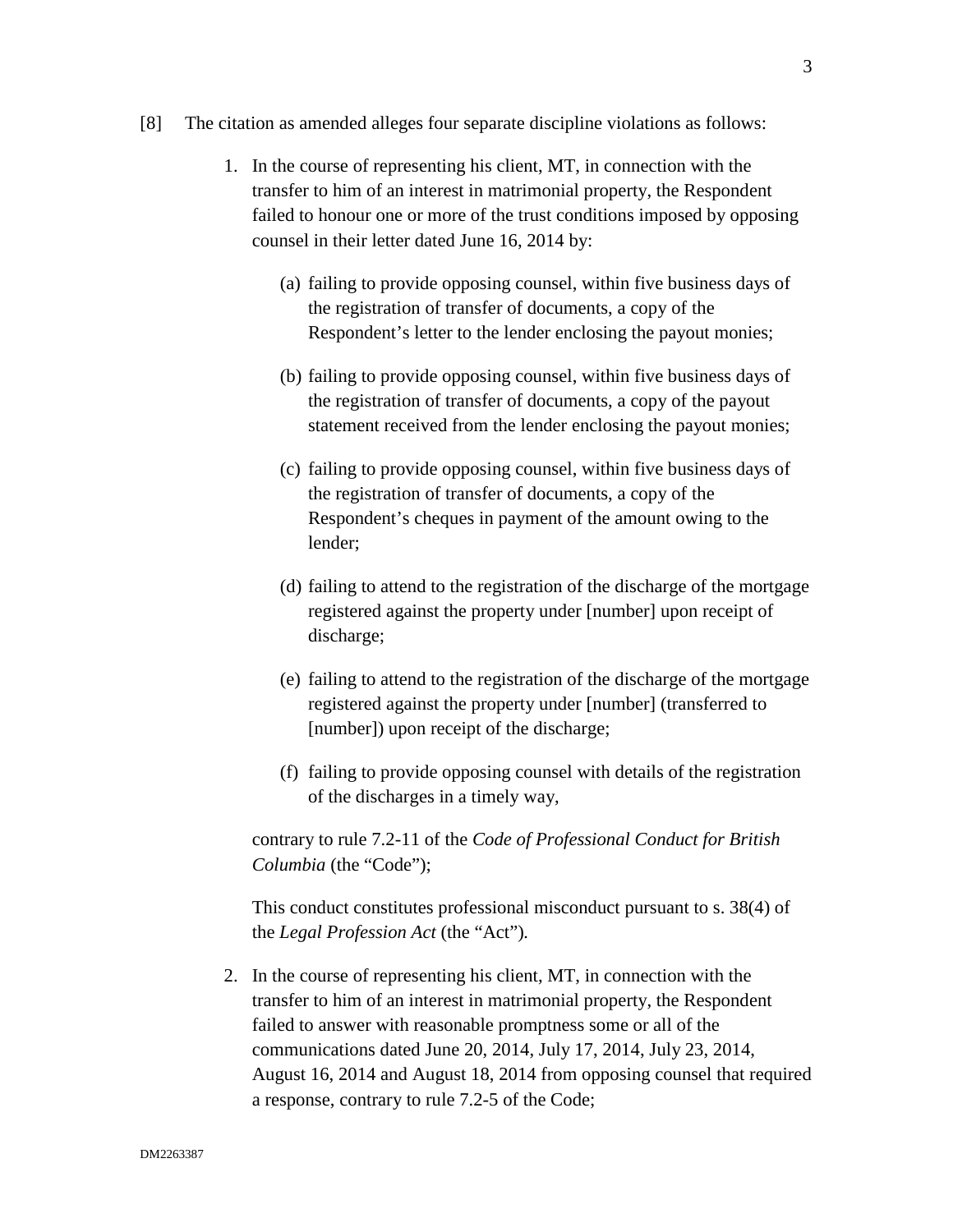This conduct constitutes professional misconduct pursuant to s. 38(4) of the Act*.*

- 3. In the course of representing his client, MT, in connection with the transfer to him of an interest in matrimonial property, the Respondent failed to serve his client in a competent, timely, conscientious, diligent and efficient way so as to provide a quality of service at least equal to that which would be generally expected of a competent lawyer in a like situation, failed to properly supervise his staff, or both, contrary to one or both rules 3.2-1 and 6.1-1 of the Code by doing one or more of the following:
	- (a) instructing staff to send a letter dated April 17, 2014, prepared by his contract conveyancer that imposed trust conditions on opposing counsel and that were not applicable to the transaction, without reviewing or signing the letter;
	- (b) signing and sending a letter dated June 17, 2014, prepared by his contract conveyancer imposing trust conditions on opposing counsel that were not applicable to the transaction;
	- (c) instructing staff to send a letter incorrectly dated June 17, 2014 prepared by his contract conveyancer that imposed trust conditions on opposing counsel that were not applicable to the transaction, without reviewing or signing the letter;
	- (d) failing to ensure that his client's Form A transfer was registered concurrently with or after the discharge of a certificate of pending litigation and court order filed against the property;
	- (e) failing to ensure that his contract conveyancer had followed his instructions to forward discharge and payout documents to opposing counsel;
	- (f) failing to have a bring-forward system in place to ensure that outstanding undertakings and discharges would be appropriately handled and followed up.

This conduct constitutes professional misconduct or incompetent performance of duties pursuant to s. 38(4) of the Act*.*

4. In the course of representing his client, [the financial institution], in connection with the registration of a mortgage in the amount of \$550,000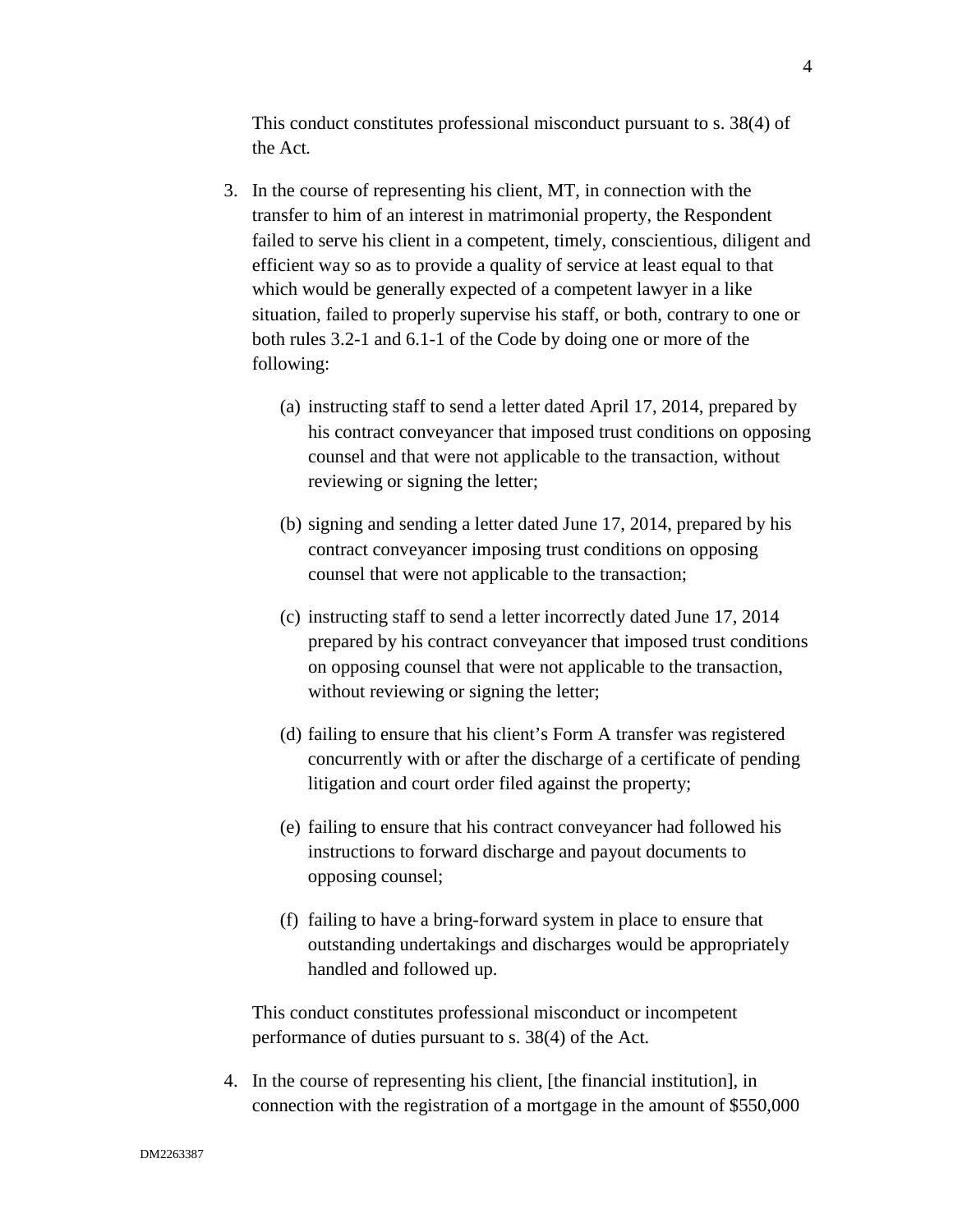against title to a property to be owned solely by his client, MT, the Respondent failed to honour one or more trust conditions imposed by the financial institution in its instructions to solicitor dated January 17, 2014 by:

- (a) failing to register the mortgage as a first-ranking mortgage;
- (b) disbursing the mortgage funds prior to all the funding conditions set out in the Credit Documents and the mortgage instructions having been satisfied or complied with;
- (c) disbursing the mortgage funds prior to all other liens, mortgages or encumbrances being discharged;
- (d) failing to provide the financial institution with a state of title certificate showing full registration of the mortgage within 120 days of its submission for registration.

This conduct constitutes professional misconduct or incompetent performance of duties pursuant to s. 38(4) of the Act*.*

## **FACTS**

- [9] The Respondent acted for MT, the husband in a family law matter (the "Client"). Under the terms of a settlement, the wife's interest in the matrimonial home was to be transferred to the Client in exchange for payment by the Client to the wife and payout of various charges, including two mortgages in favour of the financial institution that were registered against the property.
- [10] On June 16, 2014, the Respondent received the transfer documents on his undertaking to attend to the discharge of the mortgages in favour of the financial institution and to provide opposing counsel, within five business days of closing, copies of letters, cheques, payout statements and evidence of delivery or receipt of payout cheques to the financial institution. The Respondent was also to obtain discharges from the financial institution in a timely manner and immediately upon receipt of the discharges, register the discharges at the Land Title Office. The Respondent was required to register a new mortgage in favour of the financial institution as part of the transfer of the property to the Client. The Respondent reviewed and understood these undertakings.
- [11] On June 17, 2014, the Respondent's conveyancer prepared a letter with undertakings for opposing counsel that were not applicable to the transfer. The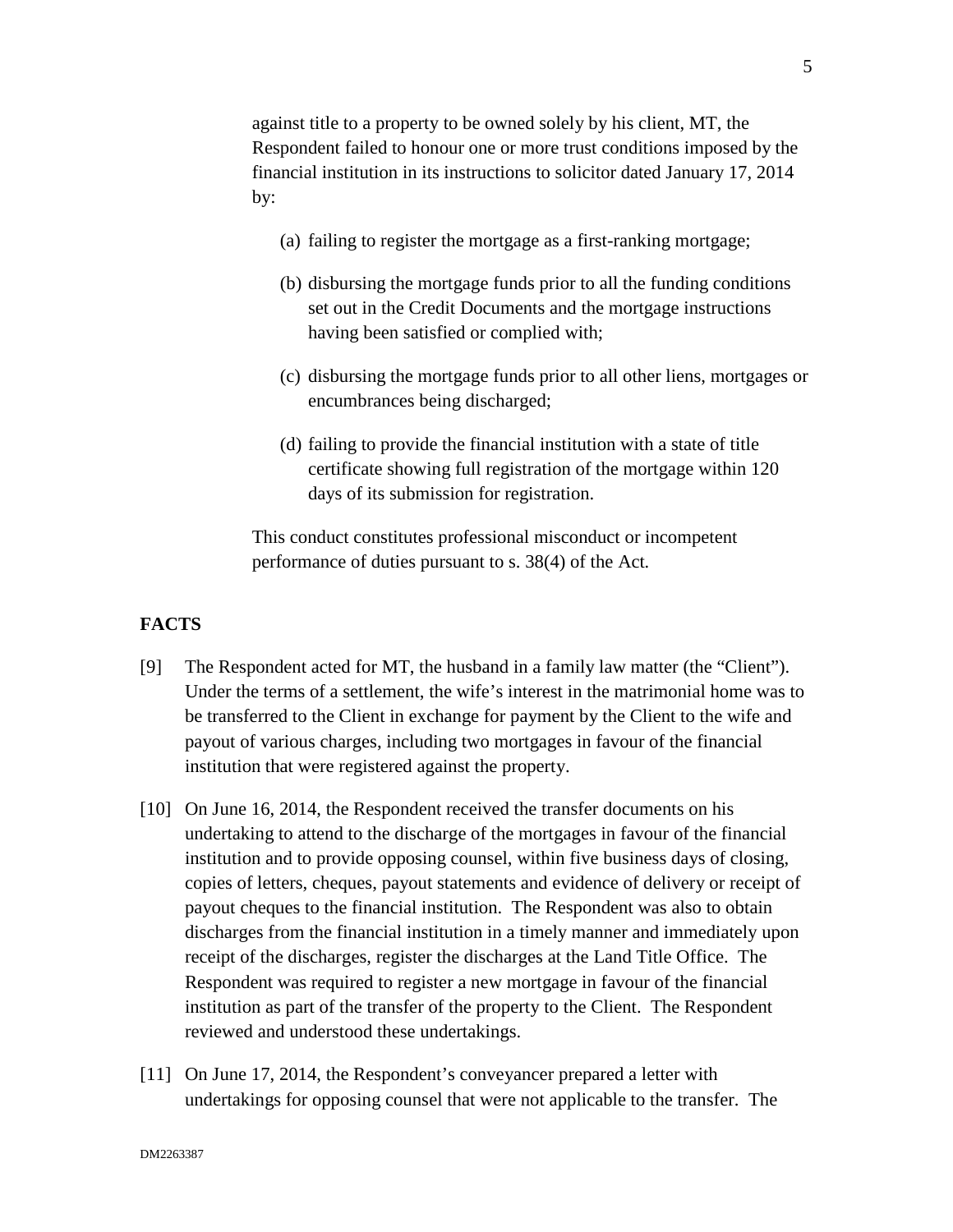conveyancer also prepared a trust cheque. The letter and the trust cheque were set aside for the Respondent's review. The Respondent did not review the letter or the trust cheque and instructed his staff to forward the letter and trust cheque to opposing counsel.

- [12] On June 18, 2014, opposing counsel sent a letter rejecting the incorrect undertaking conditions.
- [13] On June 20, 2014, the Respondent filed the Form A Transfer but did not register the discharges of the mortgages. That day, the Respondent's conveyancer drafted a new letter, incorrectly dated June 17, 2014, advising that the trust funds previously sent could be released on a number of undertakings. These undertakings were the same inapplicable ones sent in the previous June 17, 2014 letter and rejected by opposing counsel on June 18, 2014. The Respondent did not review the letter or the undertakings and sent it to opposing counsel unsigned.
- [14] The Respondent did not respond to multiple attempts by opposing counsel to contact him regarding the discharges and the documents required in the undertakings. Opposing counsel attempted to communicate with the Respondent on June 20, 2014, July 17, 2014, July 23, 2014, August 16, 2014 and August 18, 2014. The Respondent was aware that he was required to respond to these communications but did not do so in a meaningful or substantive way.
- [15] Despite having outstanding undertakings, the Respondent left the country on July 26, 2014, failing to arrange for another lawyer to manage his practice or to take steps to fulfill his undertakings in his absence.
- [16] On August 19, 2014, opposing counsel complained to the Law Society.
- [17] The Respondent returned to Canada on September 2, 2014. On September 10, 2014, the Respondent registered the discharges of the mortgages in favour of the financial institution. The new mortgage in favour of the financial institution was not registered.
- [18] On October 14, 2014, the Client sold the property to a third party. The Respondent did not handle its purchase and sale. The new mortgage was not registered at that time but was, nonetheless, paid out on October 21, 2014.
- [19] The Respondent waited until September 22, 2015 to provide opposing counsel with copies of the letters and cheques sent to the financial institution but did not convey to opposing counsel the payout statements required by the undertaking.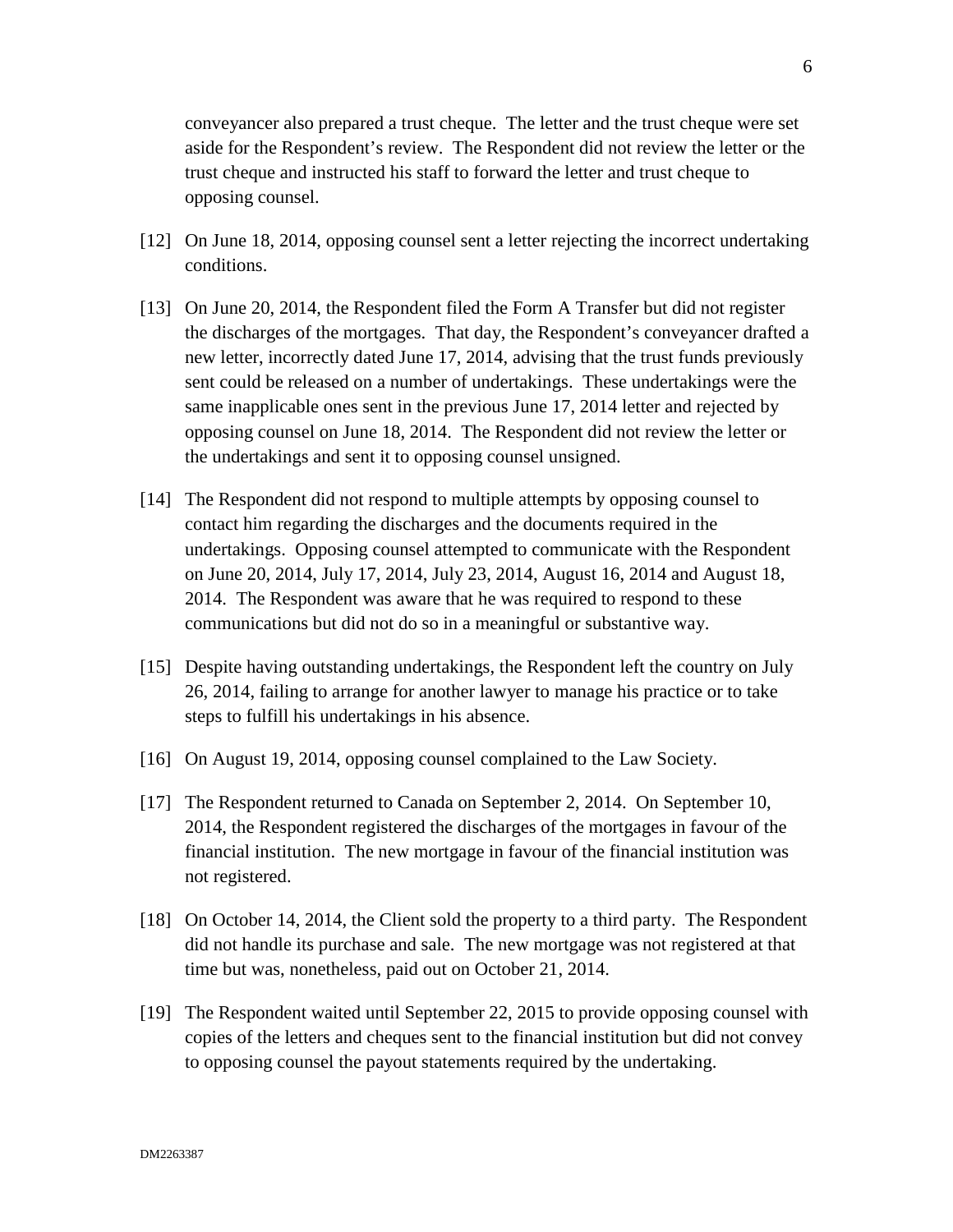- [20] The Respondent did not have an appropriate system for supervising his staff or ensuring that his files, and in particular his undertakings, were dealt with in a timely manner.
- [21] The Law Society submits that these allegations amount to misconduct pursuant to section 38(4) of the Act. The Respondent agrees and admits to professional misconduct pursuant to the Act.

#### **ANALYSIS**

- [22] In accepting the proposed resolution, the Hearing Panel must be satisfied that the conduct in the allegations amounts to professional misconduct. A breach of the Rules does not necessarily constitute professional misconduct (*Law Society of BC v. Lyons*, 2008 LSBC 09 and 32). The conduct must be "… a marked departure from that conduct the Law Society expects of its members …" (*Law Society of BC v. Martin*, 2005 LSBC 16 at paragraph 171 and affirmed in Re: Lawyer 12, 2011 LSBC 35).
- [23] The Hearing Panel accepts the Respondent's admission that the conduct outlined in each of the four allegations constitutes professional misconduct. The Respondent took minimal steps to comply with his undertakings, thereby breaching them. As in *Law Society of BC v. Dhindsa*, 2014 LSBC 18, the Respondent had minimal oversight and made little effort to ensure compliance with his undertakings. These breaches of undertakings included failures to register a new mortgage and to discharge other mortgages. Undertakings are solemn promises fundamental to the practice of law. Lawyers must make diligent efforts to keep them (*Law Society of BC v. Heringa*, 2004 BCCA 97, and *Hammond v. Law Society of BC*, 2004 BCCA 560). The Respondent ignored correspondence from opposing counsel regarding the breaches and sent out unsigned and unread correspondence that purported to place opposing counsel on irrelevant undertakings. The Respondent failed to supervise his staff and ran a disorganized and haphazard practice.
- [24] Having concluded that the Respondent is guilty of professional misconduct, the Hearing Panel must determine whether the proposed disciplinary action as agreed to by the Respondent and the Law Society is fair and reasonable. *Law Society of BC v. Ogilvie*, 1999 LSBC 17 sets out the factors that the Panel must consider when evaluating a proposed disposition to this citation (*Law Society of BC v. Faminoff*, 2017 LSBC 04). The Panel finds that the relevant *Ogilvie* factors are "(a) the nature and gravity of the conduct proven" and "(c) the previous character of the respondent, including details of prior discipline."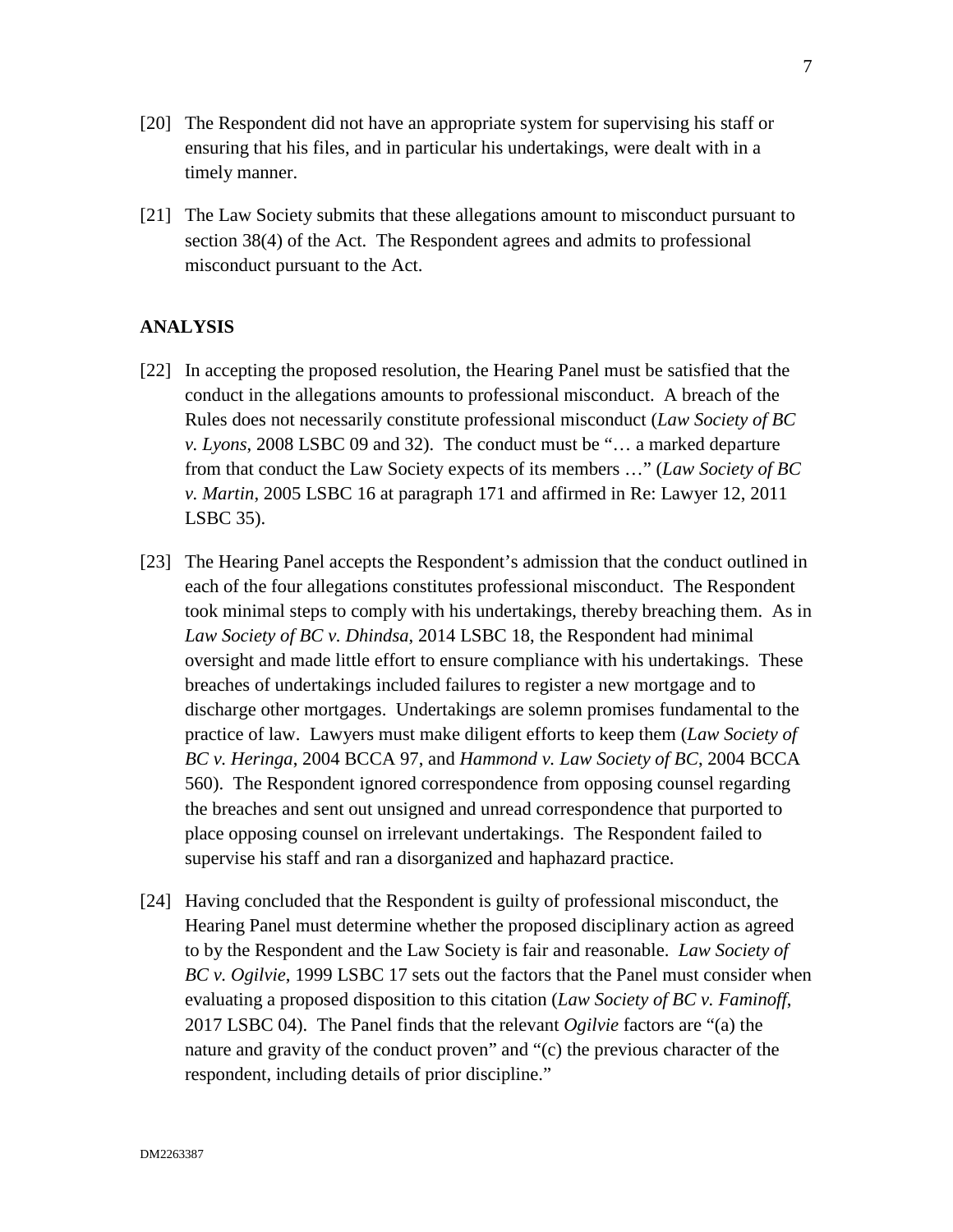- [25] First, with respect to "nature and gravity", the Respondent's behaviour clearly represents misconduct as laid out in the citation, agreed to by both the Respondent and the Law Society and overviewed in paragraph 23 above. The Respondent breached his undertakings, ignored opposing counsel, and failed both to manage his staff and to run a disciplined office. His conduct falls short of the quality of service expected of a competent lawyer.
- [26] Second, the Respondent's professional conduct record includes practice supervision by the Practice Standard Committee (the "PSC"), as well as recommendations by the PSC between 2010 and 2012 to address major deficiencies in his practice, including the need to refresh his knowledge of professional responsibilities and of "substantive and procedural law"; to put in place effective office systems and organization; to communicate with clients, counsel, and others in a timely manner; and to upgrade his skills effectively to carry out client instructions.
- [27] On May 11, 2015, the Law Society cited the Respondent for professional misconduct in managing financial aspects of his practice, particularly in real estate transactions, between July 2008 and July 2011. In July 2016, a hearing panel found the Respondent's conduct constituted professional misconduct and noted, "So comprehensively inept is [the Respondent] that it may not be appropriate to describe his behaviour as negligent." (*Law Society of BC v Sahota*, 2016 LSBC 29) The hearing panel ordered a one-month suspension as well as the following order: "The Respondent is prohibited from engaging in any capacity with files involving the purchase, sale or financing of real estate until relieved of this condition by the Practice Standards Committee" (*Law Society of BC v. Sahota*, 2017 LSBC 18).
- [28] The Discipline Committee applied for review of this decision. The subsequent review board decision increased the one-month suspension to three months and upheld the practice prohibition (*Law Society of BC v. Sahota*, 2018 LSBC 20). Although the events laid out in that citation predated the events of this citation and the citation was not issued until after the events of this case occurred, the matters raised are relevant to the current citation, particularly as the breaches and misconduct in both citations involve practices in the same area of law, namely real estate.
- [29] When applying the case law to the Respondent and the facts of this case, the Hearing Panel holds that the proposed suspension, Order 1, is at the low end of the range of a fair and reasonable disposition. As noted above, the misconduct was serious and continued over a considerable period. The Respondent's professional conduct history, including the citations, indicates major deficiencies in his practice. The review board's discussion of the Law Society's review of the 2015 citation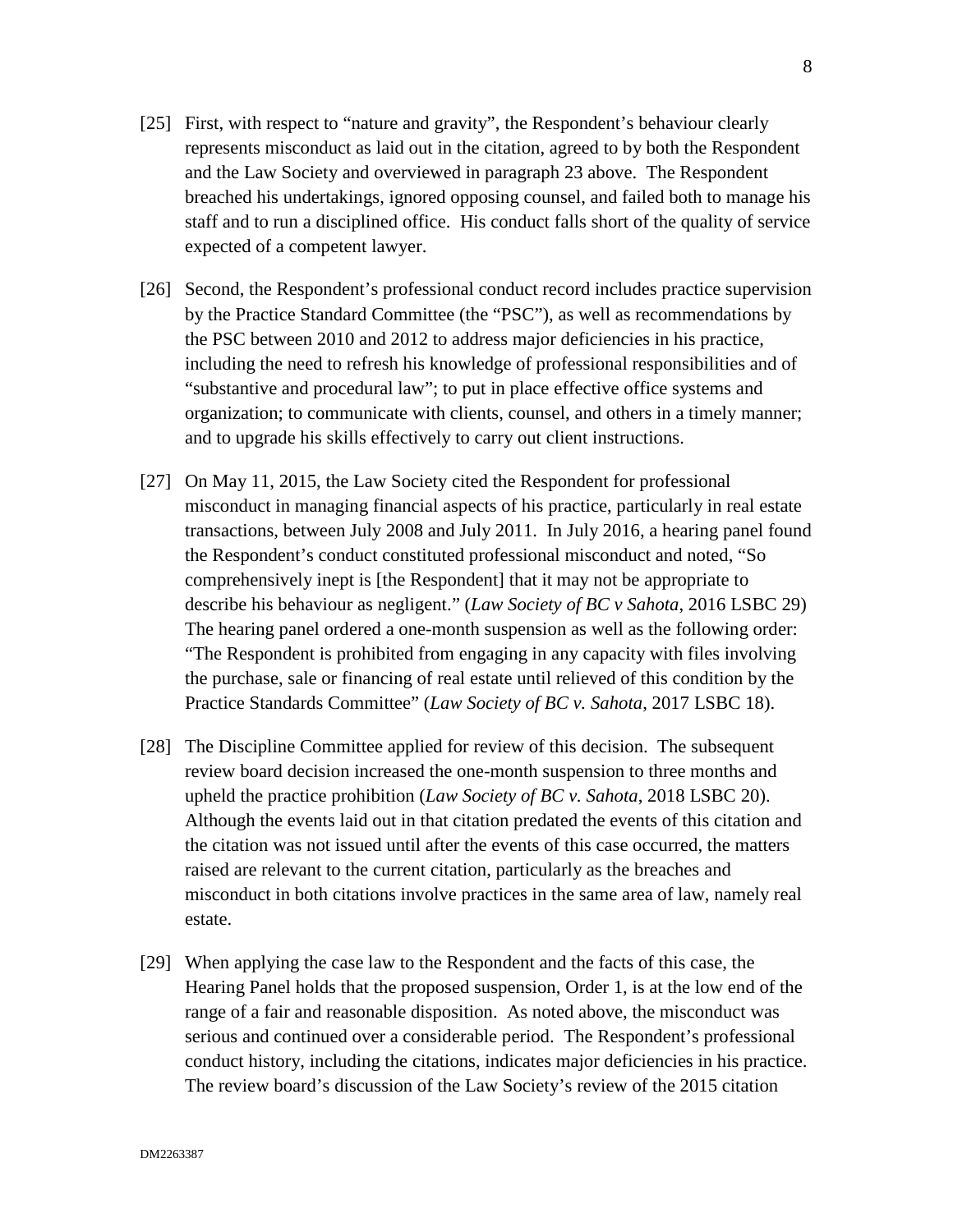includes a lengthy overview on lengths of suspensions for similar misconduct cases, at the end of which they conclude that the seriousness of the misconduct warrants increasing the suspension to three months.

- [30] The brevity of the proposed suspension in this case is offset by the proposed Order 2, which will prohibit the Respondent from engaging in real estate transactions. As well, the Respondent is either serving, or has recently finished serving, the threemonth suspension ordered by the previous citation (*Sahota*, 2018). The Panel holds that, as long as the one-month suspension proposed in this hearing is served consecutively to that suspension, and not concurrently, the proposed Order 1 is within the range of reasonable dispositions.
- [31] The Panel supports the proposed Order 2 prohibition because it protects the public from the Respondent repeating the conduct that led to both citations until such time as the Discipline Committee is convinced of the Respondent's fitness to practise in this field of law. This prohibition is identical to that ordered by both the hearing panel and the review board in response to the 2015 citation (*Sahota*, 2016 and *Sahota*, 2018). The one-month suspension carries weight only with this prohibition, which ends only when determined by the Discipline Committee. One of the *Ogilvie* factors notes "the need to ensure the public's confidence in the integrity of the profession." Public trust is fundamental to a society based on the rule of law. The public must have faith in the integrity and security of its fundamental transactions.

#### **PRIVACY**

[32] Pursuant to Sections 87 and 88 of the Act, the Law Society during the course of its investigation and hearing processes can compel disclosure to the Law Society of information that is otherwise confidential or protected by solicitor client privilege. Rule 5-9 allows any person to obtain a copy of an exhibit that has been tendered in a hearing open to the public. This, however, is subject to solicitor client privilege. Certain documents were produced in this matter which are confidential or subject to solicitor client privilege. The Law Society seeks an order under Rule  $5-8(2)(a)$ to restrict access to some information that may be contained in exhibits admitted in this proceeding in order to prevent disclosure of confidential or privileged information to the public. In the view of the Panel, it is appropriate to grant such an order in the interests of clients and others who may be affected. It is so ordered.